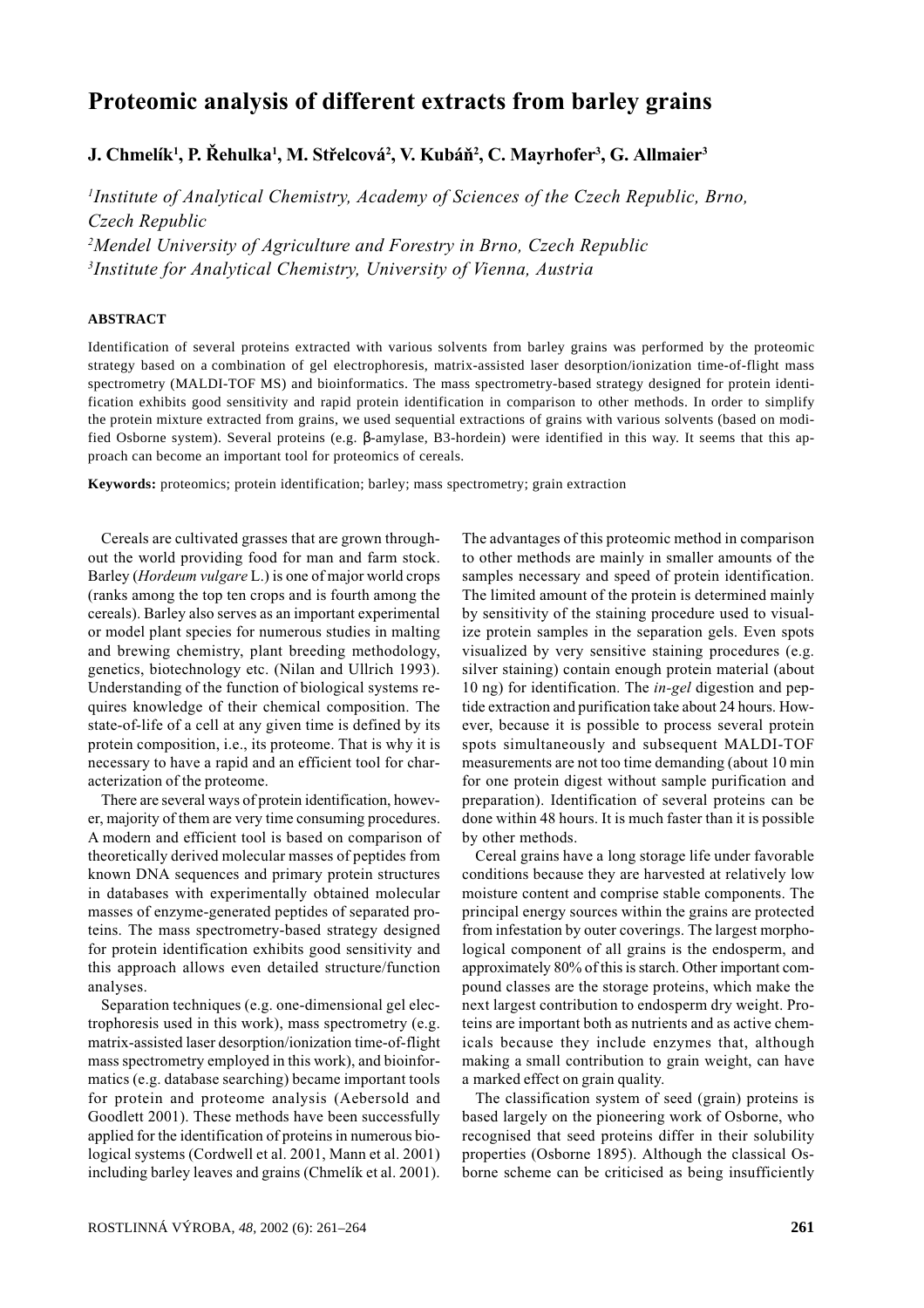

Figure 1. SDS gel electrophoresis of barley extracts from grains; the identified proteins are labeled:  $B = \beta$ -amylase,  $A = \alpha$ -amylase/ subtilisin inhibitor precursor,  $S =$  signal recognition particle 54kDa protein 1,  $H = B3$ -hordein; lane 1 contains protein standard markers, lane 2 to lane 5 contain proteins from water, salt, ethanol and NaOH extracts

rigorous in modern terms, it provides a useful way of classifying seed proteins and it is still used by most workers in this field (Cooke 1984). There are thus considered four categories of proteins occurring in seeds:

- 1) albumins, which are soluble in water and comprise mostly enzymatic proteins;
- 2) globulins, which are soluble in dilute salt solutions and generally occur in protein bodies (i.e., they can be considered as storage proteins in the strict sense);
- 3) prolamins, which are soluble in aqueous ethanol solutions and are also found in protein bodies as true storage proteins;
- 4) glutelins, which are soluble in alkaline or acid solutions, or in detergents and are probably mainly structural



Figure 2. MALDI-TOF MS spectrum of a peptide mixture from ingel tryptic digest of a protein band B, lane 2 (identified as  $\beta$ -amylase) isolated by gel electrophoresis from barley grain extract; the arrow-marked peptides were used for database searching, the peaks marked with dashed-arrows are peptides found after reevaluation of the spectra; an image of one isotopically resolved peak is shown as an inset

proteins, although some of them may have metabolic functions.

The extraction procedure not only differentiates various categories of proteins occurring in seeds but also simplifies the protein mixture for characterization. For high throughput proteomics, a combination of gel electrophoresis with peptide mass fingerprinting based on molecular mass measurement of enzyme-generated peptides by mass spectrometry is very useful. These methods together with database searching were used for identification of proteins extracted from barley grains. Protein mixtures were isolated by sequential extraction with various solvents from barley grains, then separated using one-dimensional SDS polyacrylamide gel electrophoresis (SDS-PAGE) and subsequently in-gel digested with trypsin. Exact peptide molecular masses (precision of measurements was  $\leq 200$  ppm with external calibration) were obtained by means of matrix-assisted laser desorption/ionization time-of-flight mass spectrometry (MALDI-TOF MS) (Karas and Hillenkamp 1988) and these were used as an input into the database-searching programs. This strategy is not always successful because the success depends mainly on the presence of the protein sequence in the database. In the case of barley, only part of the genome is known and there exist many variants of barley. In spite of this complication, several proteins were identified.

## **MATERIAL AND METHODS**

For the identification of grain proteins, applying a combination of SDS-PAGE and mass spectrometry followed by database searching, the barley variety Monaco was selected.

The extraction procedure is based on differences in solubility of grain proteins in various solvents. Barley grains (1 g) were milled and then extracted consecutively in four solvents. First, the milled sample was extracted with distilled water (10 ml). The suspension was stirred at laboratory temperature for 20 min and then centrifuged  $(7000 \times g, 15 \text{ min})$ . The filtrated supernatant was used as the extract 1 (albumin fraction). The remaining insoluble sample was mixed with aqueous  $5\%$  (w/v) NaCl solution (10 ml), the extraction procedure was repeated, and the extract 2 was collected (globulin fraction). After following extractions with aqueous  $70\%$  (v/v) ethanol and aqueous 0.2% NaOH solution the extract 3 (prolamin fraction), and the extract 4 (glutelin fraction) were obtained.

Gel electrophoresis, in-gel digestion of separated proteins and determination of peptide masses were described elsewhere (Chmelik et al. 2001). A simple purification step using ZipTip C18 technology (Millipore, Bedford, MA, USA) was employed and all positive ion MALDI mass spectra were acquired in the linear modus with either Kompact MALDI IV tDE or AXIMA-CFR (Kratos Analytical) TOF instrument. The determined exact molecular masses of the tryptic peptides in the region m/z 800 to 3000 were submitted into the search program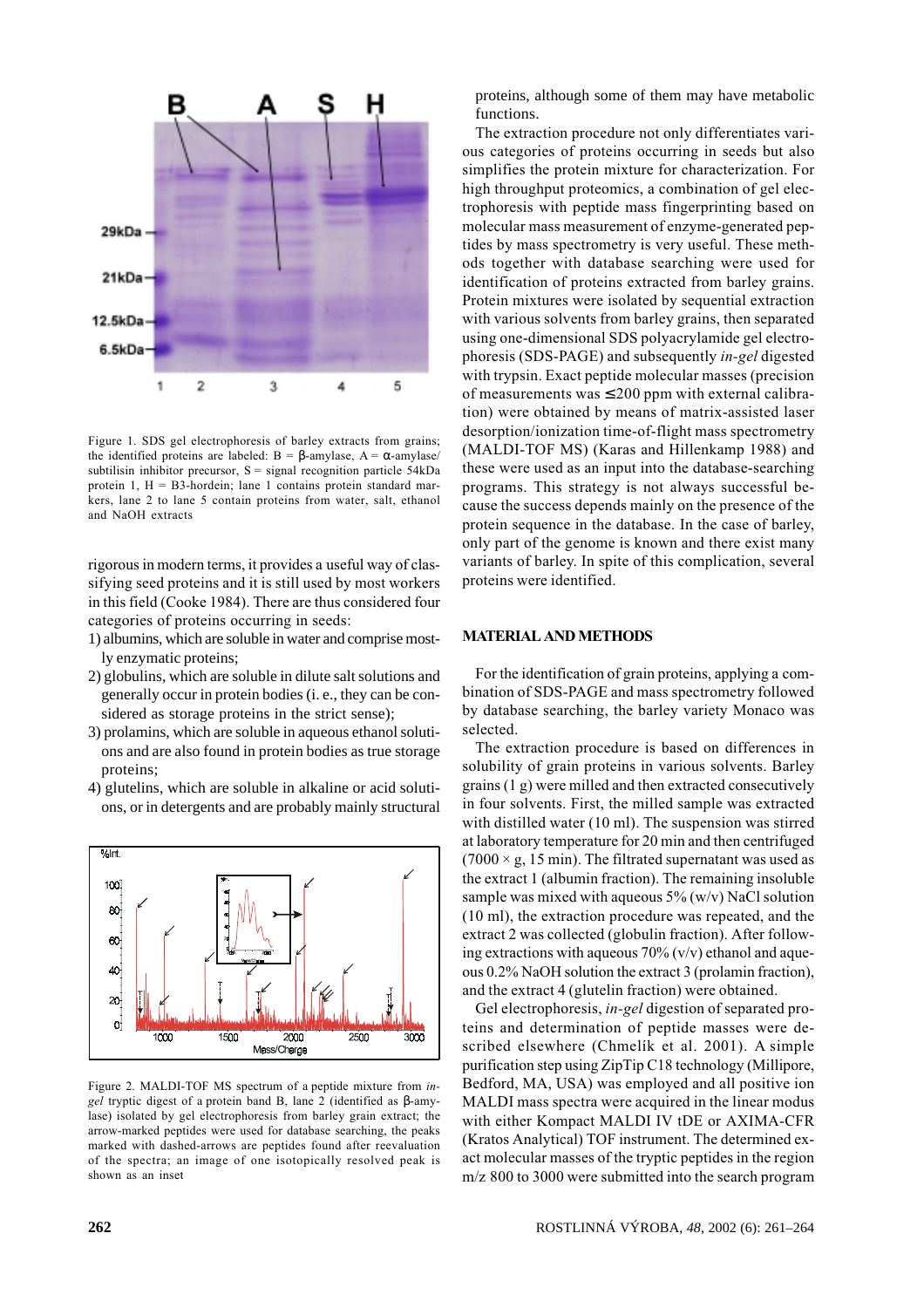Table 1. Summary of matched masses and protein coverage of identified ß-amylase

| $m/z$ submitted | $MH^+$ matched | Delta ppm  | Start | End | Peptide sequence                     | Modifications |
|-----------------|----------------|------------|-------|-----|--------------------------------------|---------------|
| 1016.7300       | 1016.5569      | 170.2539   | 411   | 418 | (K)LFGFTYLR(L)                       |               |
| 1326.9100       | 1326.6694      | 181.3633   | 384   | 394 | (R) Y DPTAYNTILR(N)                  |               |
| 1753.1300       | 1752.8921      | 135.7337   | 419   | 433 | (R)LSNQLVEGQNYVNFK(T)                |               |
| 2022.1400       | 2021.9317      | 103.0171   | 111   | 128 | (R)DVGTRDPDIFYTDGHGTR(N)             |               |
| 2086.3000       | 2086.0722      | 109.2181   | 129   | 146 | (R) NIEYLTLGVDNOPLFHGR(S)            |               |
| 2206.2900       | 2206.0901      | 90.5955    | 439   | 457 | (R)MHANLPRDPYVDPMAPLPR(S)            | $1$ Met-ox    |
| 2222.2100       | 2222.0851      | 56.2297    | 439   | 457 | (R) MHANLPRDPY VDPMAPLPR(S)          | $2$ Met-ox    |
| 2841.2100       | 2841.2869      | $-27.0511$ | 217   | 242 | (K)AAAAAVGHPEWEFPNDVGO<br>YNDTPER(T) |               |

The matched peptides cover 21% (115/535AA's) of the protein

ProteinProspector - MS-Fit (http://prospector.ucsf.edu/ ucsfhtml3.4/msfit.htm) and SwissProt (ver. 9.30.2001) was used as an annotated protein searching database. The lower mass region ( $\leq$  m/z 800) was not suitable for peptide detection because a lot of signal noise was caused by the formation of matrix-related ions.

## **RESULTS AND DISCUSSION**

The SDS gel electropherograms of protein mixtures extracted by various solvents from the grains are shown in Figure 1. There were identified four proteins:  $\beta$ -amylase (labeled as B),  $\alpha$ -amylase/subtilisin inhibitor precursor (A), signal recognition particle 54kDa protein 1 (S), B3-hordein (H).  $\beta$ -amylase was mostly present in the water-containing fractions, but it was also found to a minor extent in salt fraction. Other identified proteins were not found in more than one fraction.

After *in-gel* digestion of the separated proteins by trypsin, the isolated and purified peptides were transferred onto a MALDI target covered with the matrix  $\alpha$ -cyano-4-hydroxycinnamic acid (Vorm et al. 1994). An example of the MALDI-TOF spectrum of peptides from the aqueous extract (the separated protein spot is labeled as B in Figure 1) is shown in Figure 2. The marked peptides were used for protein identification and Table 1 summarizes the database search results. We employed a simple reevaluation procedure for the analysis of acquired spectrum for this protein. After identification of this protein as  $\beta$ -amylase, we found corresponding amino acid sequence in protein database (Table 2) and then we made theoretical trypsin cleavage of this protein using web accessible program PeptideMass (http:// www.expasy.ch/tools/peptide-mass.html). We compared theoretical masses of ionized peptides (as [MH]<sup>+</sup>) with the spectrum and we found some other low intensity peaks belonging to peptides from  $\beta$ -amylase (they are labeled with dashed arrow in Figure 2). The coverage of primary protein sequence then increased from 21% up to 28%.

The other labeled proteins were identified in the same way. The results are supported by the analysis shown in Table 3. Besides these identified proteins, several proteins from so-called hordein group were identified and identification of other proteins is under development

Our results proved that the combination SDS PAGE followed by in-gel digestion and MALDI-TOF MS is a suitable strategy for the identification of barley proteins. The mass spectrometry-based strategy designed for protein identification exhibits good sensitivity and this approach will allow both identification of barley varieties and detailed structure/function analyses (it includes the investigation of protein composition at different stages of the plant life). Further improvement of the extraction procedure and the use of larger gels (the present size was  $100 \times 100 \times 0.7$  mm) will be necessary for these purposes. A MS/MS analysis (post-source decay

Table 2. The results of reevaluation of spectra data of identified  $\beta$ -amylase (only peptides found after reevaluation are shown in this table); the [MH]<sup>+</sup> ion at m/z 2750.27 can be correlated to two peptides, corresponding to two theoretical peptide values (m/z 2750.36) and 2750.43); the data were acquired in the linear TOF mode, which allowed no differentiation

| Reevaluated masses | $MH^+$ matched | Delta ppm  | Start | End | Peptide sequence               |
|--------------------|----------------|------------|-------|-----|--------------------------------|
| 832.4600           | 832.5079       | $-57.4993$ | 325   | 331 | (R) T IARMLK(R)                |
| 1442.9800          | 1442.7062      | 189.7912   | 371   | 383 | (R)EGLNVACENALPR(Y)            |
| 1739.0900          | 1738.8737      | 124.3689   | 395   | 410 | (R) NARPHGINOSGPPEHK(L)        |
| 2736.3400          | 2736.4123      | $-26.4126$ | 395   | 418 | (R)NARPHGINOSGPPEHKLFGFTYLR(L) |
| 2750.2700          | 2750.3572      | $-31.7007$ | 371   | 394 | (R)EGLNVACENALPRYDPTAYNTILR(N) |
| 2750.2700          | 2750.4306      | $-58.3949$ | 411   | 433 | (K)LFGFTYLRLSNQLVEGQNYVNFK(T)  |

The peptides corresponding submitted and revaluated masses cover 28% (151/535AA's) of the protein